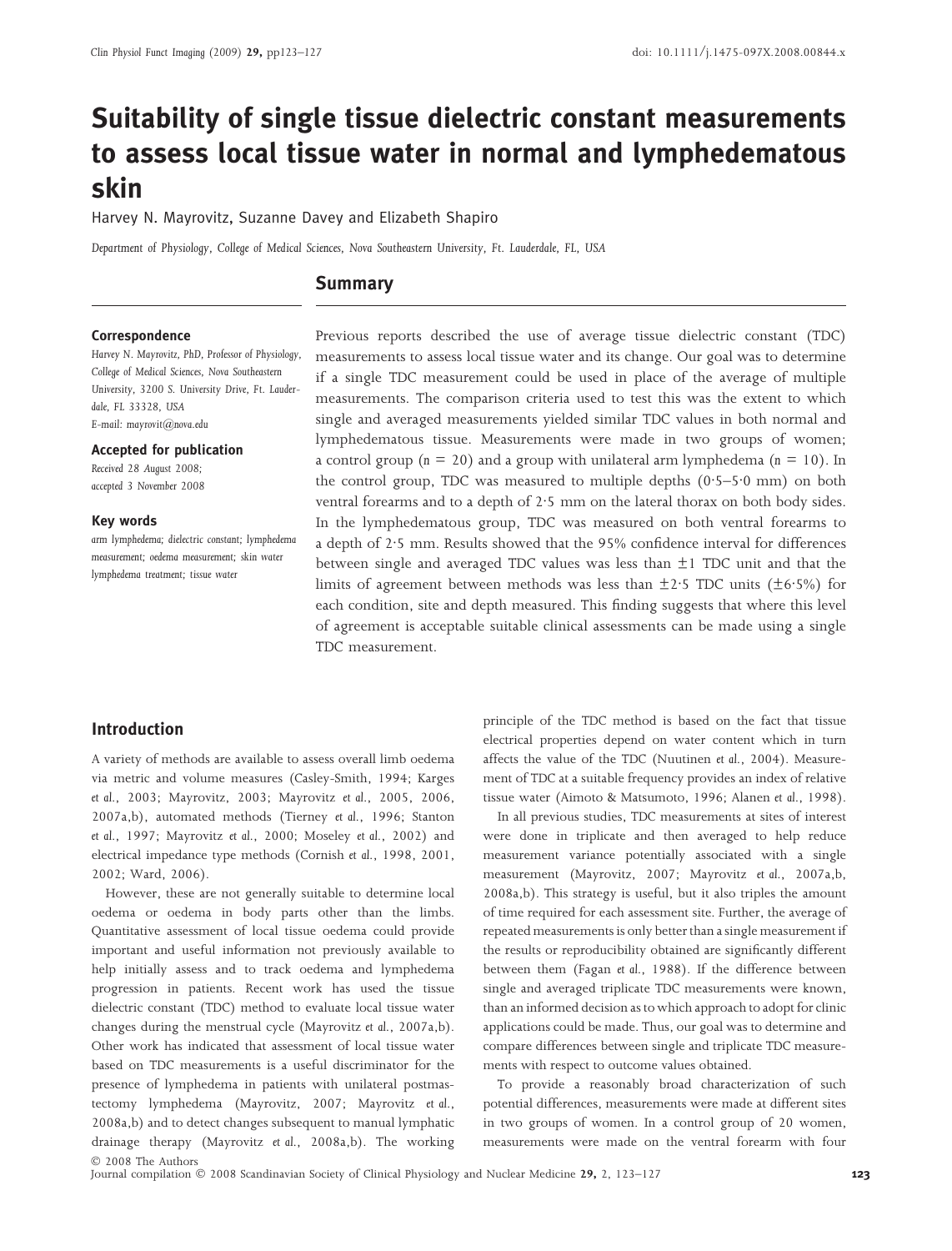different probes to achieve tissue sampling to four different depths  $(0.5-5.0 \text{ mm})$ . Measurements were also done on the lateral thorax to a depth of  $2.5$  mm. The second group consisted of 10 women with frank unilateral arm lymphedema that had developed subsequent to breast cancer treatment-related surgery and or radiation. In this group, ventral forearm measurements were made in both the lymphedematous and non-lymphedematous arms to a single depth  $(2.5 \text{ mm})$ . The null hypothesis to be tested was that there would be no significant difference between single and averaged TDC values.

## Methods

#### **Subjects**

Two groups of women were evaluated after signing Institutional Review Board approved informed consents. One was a control group of 20 women with ages (mean  $\pm$  SD) of 54.6  $\pm$  11.6 years who had no history of arm oedema or lymphedema. The other group consisted of 10 women of ages  $71.2 \pm 14.1$  who had unilateral arm lymphedema subsequent to breast cancer related surgery and or radiation treatment. The age of the lymphedematous group was significantly greater than the control group  $(P < 0.05)$ .

#### Measurement device

The device used was the MoistureMeter-D (Delfin Technologies Ltd, Kuopio, Finland). It consists of a probe connected to a control unit that displays the TDC when the probe is placed in contact with the skin. The physics and principle of operation has been well described (Stuchly et al., 1982; Aimoto & Matsumoto, 1996). In brief, a 300-MHz signal is transmitted to the tissue via the probe in contact with skin with the probe acting as an openended coaxial transmission line (Alanen et al., 1999). The reflected portion of the incident electromagnetic wave depends on tissue's dielectric constant, which itself depends on the amount of free and bound water in the tissue volume through which the wave passes. Reflected wave information is processed and the relative dielectric constant is displayed. Pure water has a value of about 78.5. Effective penetration depth depends on probe dimensions, with larger spacing between inner and outer conductors causing greater penetration. Four different

Table 1 Tissue dielectric constant (TDC) values for control group.

dimension probes were used for TDC values on forearms of the control group. Probe effective penetration depths were 0.5, 1.5, 2.5 and 5.0 mm, with corresponding (maximum) probe diameters of 10, 20, 23 and 55 mm with conductor spacing of 1, 3, 5 and 17 mm respectively. Because of clinic time constraints, only the  $2.5$  mm penetration depth probe was used to assess forearms of the lymphedematous group and the thorax of the control group.

#### Measurement procedure

Measurements were done with subjects supine after they had be lying for 10 min. Arm measurements were made on volar (ventral) forearms of both arms, of both groups, 6 cm distal to the antecubital crease. Thorax measurements were made on the lateral thorax 8 cm below the axilla on both sides only in the control group. Measurement points were first marked for reference with a dot using a surgical pen. The dot served as the center point for probe placements. For the control group, arm measurements were started with the smallest diameter probe with progression to the largest diameter probe. For all measurements, the probe was placed in contact with the skin and held in position using gentle pressure and values obtained in triplicate-pairs. The first pair was done by measuring one site and then, immediately after, measuring the same site on the other body side (arm or thorax). This procedure was repeated twice more. This alternating method between body sides was employed to help obtain paired values as close in time as possible. The time required to obtain a single measurement, once the probe was placed in contact with the skin, was about 10 s. The elapsed time between sequential measurements at the same site was standardized at 20 s. The time required to obtain a triplicate measurement at a given site was  $52.6 \pm 1.9$  s (mean  $\pm$  SD). The elapsed time between the last measurement of one probe and the start of measurements with the next probe in the control group forearm measurements was 60 s.

## Analysis

Two parameters were used for comparison; the first TDC value obtained and the average of triplicate TDC values. These parameters are designated as  $TDC_1$  and  $TDC_{AVG}$  respectively. For the control group, values for each body side were merged to

|            | Ventral forearm $(n = 40)$ |                                                   |                                                |       | Lateral thorax $(n = 40)$ |                                                   |                                    |       |
|------------|----------------------------|---------------------------------------------------|------------------------------------------------|-------|---------------------------|---------------------------------------------------|------------------------------------|-------|
| Depth (mm) | TDC.                       |                                                   | $TDC_{AVG}$ 95% CI of difference Correlation R |       | TDC.                      | $\mathsf{TDC}_{\mathsf{AVG}}$                     | 95% CI of difference Correlation R |       |
| 0.5        |                            | $36.3 + 4.6$ $36.2 + 4.7$                         | $-0.37$ to $0.58$                              | 0.949 |                           |                                                   |                                    |       |
| 1.5        |                            | $34.0 + 5.3$ $34.2 + 4.9$                         | $-0.56$ to $0.15$                              | 0.979 |                           |                                                   |                                    |       |
| 2.5        | $23.9 + 4.0$ $23.9 + 4.1$  |                                                   | $-0.27$ to 0.26                                | 0.979 |                           | $24 \cdot 1 + 4 \cdot 3$ $24 \cdot 1 + 4 \cdot 1$ | $-0.35$ to $0.22$                  | 0.978 |
| 5.0        |                            | $21 \cdot 1 + 3 \cdot 4$ $21 \cdot 1 + 3 \cdot 2$ | $-0.19$ to $0.12$                              | 0.991 |                           |                                                   |                                    |       |

 $TDC_1$  and  $TDC_{AVG}$  are tissue dielectric constant values in relative units for single and average of triplicate measurements. Data entries are mean  $\pm$  SD. Differences between TDC<sub>1</sub> and TDC<sub>AVG</sub> were statistically insignificant at the forearm for all depths and at the thorax.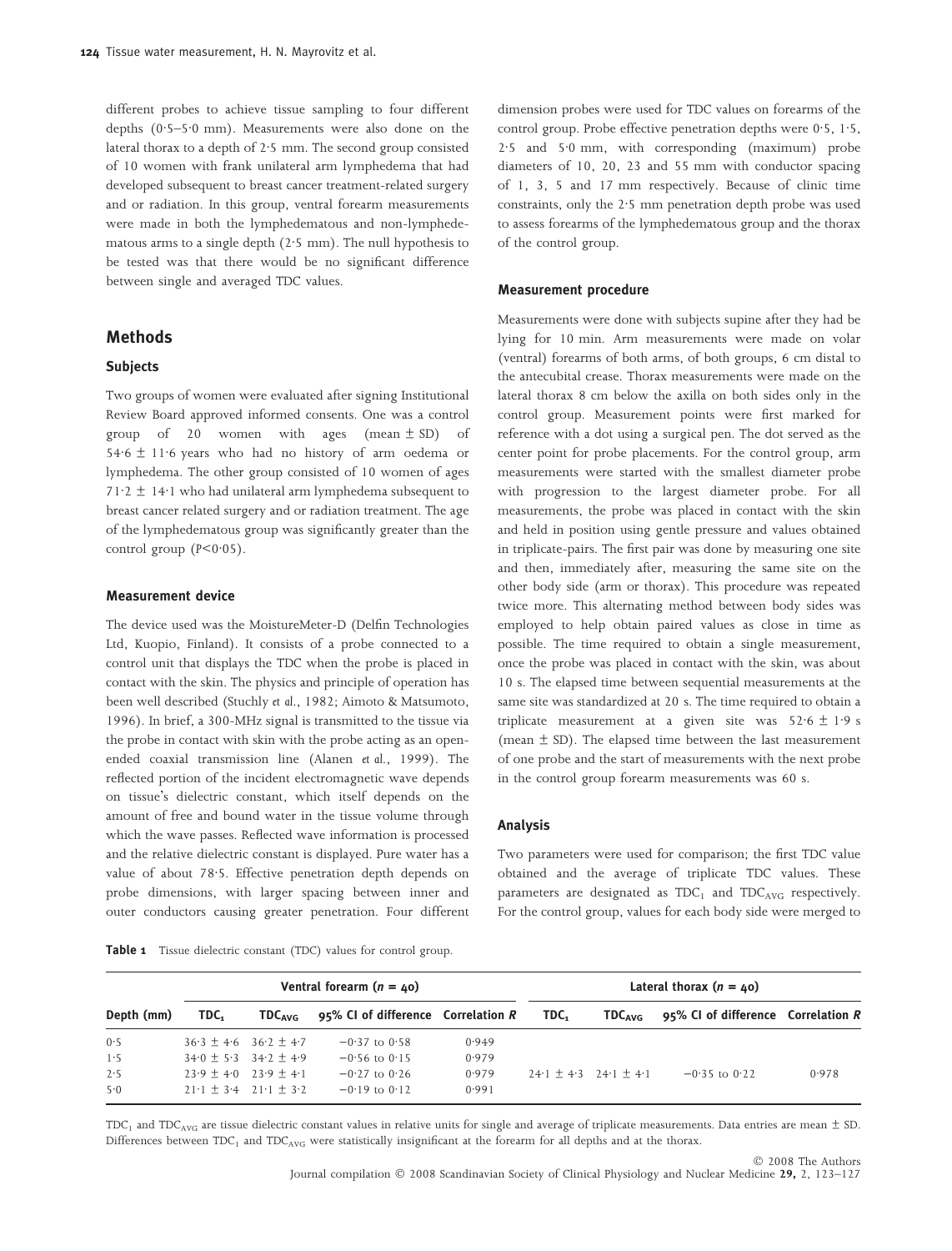yield a total of 40 (TDC<sub>1</sub> – TDC<sub>AVG</sub>) comparison pairs for each of the four depths for arms and 40 comparison pairs for the 2.5 mm depth at the thorax. For the lymphedematous group, oedematous and non-oedematous arms were analysed separately to yield 10 (TDC<sub>1</sub> – TDC<sub>AVG</sub>) comparison pairs for each arm. For each group and depth the difference ( $TDC_1 - TDC_{AVG}$ ) was determined and 95% confidence intervals of differences calculated. This approach to comparing a single measurement to an average of repeated measurements is similar to that done for blood pressure measurements (Fagan et al., 1988). Differences in TDC values among depths for the control group were tested with a general linear model for repeated measures with depth as a within factor. Differences in TDC values between lymphedematous and non-lymphedematous arms in the lymphedematous group were tested with the nonparametric Mann–Whitney U-test. In all cases a P-value  $\leq 0.05$  was set as the criteria for a significant difference. In addition, the agreement between single and averaged measurements was evaluated using the statistical and graphical approach of Bland and Altman (Altman & Bland, 1986). With this method, 95% upper and lower limits of agreement (LOA) are determined by plotting the difference between each measurement-pair (TDC<sub>1</sub> – TDC<sub>AVG</sub>) versus the average of the two measurements  $(TDC_1 + TDC_{AVG})/2$ . The upper and lower LOA are calculated as the mean value of the differences  $\pm$  2 SD and shown graphically on the same plot. The interval between the upper and lower LOA is expected to contain 95% of the differences between measurements made by the two methods on individual subjects (Bland & Altman, 1999). In addition an estimate of the 95% confidence intervals on the upper and lower LOA are calculated in accordance with the previously established method (Bland & Altman, 2003).

## Results

### Control group

Tissue dielectric constant values obtained from the first measurement and the average of the repeated measurements were very close at every depth, with differences between them being statistically insignificant as summarized in Table 1. The narrow 95% confidence intervals of the  $TDC_1 - TDC_{AVG}$  differences for forearms at all depths and for the thorax to a  $2.5$ -mm depth, illustrate the small difference range between  $TDC_1$  and  $TDC_{AVG}$ . As expected, the correlation between single and average values was highly significant ( $P < 0.001$ ). TDC values at forearm and thorax were similar to each other with no significant difference between them  $(P>0.5)$ . A reduction in TDC values with increasing depth, previously reported using average values (Mayrovitz, 2007), was also seen here with similar depth dependent patterns and statistics as determined by either single TDC values or averages. Both measurement sets showed an overall statistically significant reduction ( $P < 0.001$ ) with TDC values at each depth significantly different from all others ( $P < 0.01$ ). For each measured depth on the forearm and for the 2.5 mm depth on the thorax the difference between single and average values ( $TDC_1 - TDC_{AVG}$ ) versus the - 2008 The Authors

average of the two measurements ( $TDC_1$  +  $TDC_{AVG}/2$  are shown in Fig. 1. The central dashed line is the mean value of the difference, the solid upper and lower lines are located at  $\pm 2$  SD from the mean and define the limits of agreement between



Figure 1 Bland–Altman plots showing differences between single and averaged tissue dielectric constant (TDC) measurements for each penetration depth on the forearm of control subjects. The vertical axis is expressed as the percentage difference between measurements calculated as 100  $[TDC_1 - TDC_{AVG}/TDC_1 + TDC_{AVG}/2]$  and the horizontal axis is the mean value obtained using the two methods calculated as  $(TDC_1 + TDC_{AVG})/2$ . The central dashed line is the mean difference between measurement methods and the solid upper and lower lines are located at  $\pm$ 2 SD from the mean and define the limits of agreement between methods. The line (long-dash, short-dash) above and below the LOA are the upper and lower 95% confidence intervals on the LOA.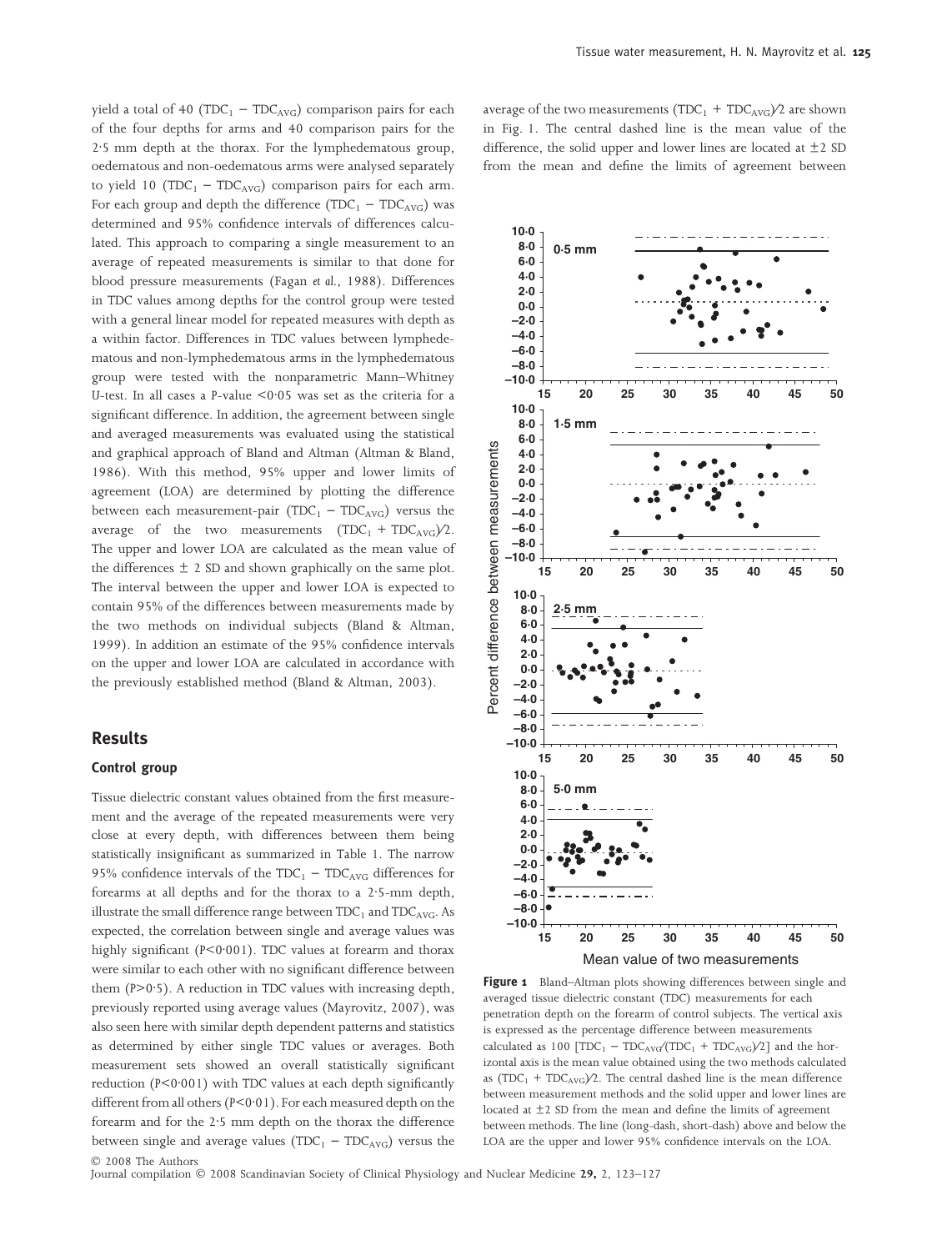|            |      | Non-oedematous arm $(n = 10)$ |                                                                                             | Oedematous arm $(n = 10)$ |                           |                         |  |
|------------|------|-------------------------------|---------------------------------------------------------------------------------------------|---------------------------|---------------------------|-------------------------|--|
| Depth (mm) | TDC. | $TDC_{AVG}$                   | $95\%$ CI of<br>difference                                                                  | TDC.                      | <b>TDC</b> <sub>AVG</sub> | 95% CI of<br>difference |  |
| 2.5        |      |                               | $25.0 \pm 2.8$ $25.3 \pm 3.0$ $-0.76$ to 0.16 $41.0 \pm 9.0$ $41.1 \pm 8.8$ $-0.53$ to 0.39 |                           |                           |                         |  |

Table 2 Tissue dielectric constant (TDC) values for lymphedematous group.

Data entries are mean  $\pm$  SD. Differences between TDC<sub>1</sub> and TDC<sub>AVG</sub> for oedematous and nonoedematous arms were statistically insignificant. TDC values for oedematous arms were significantly greater than for non-oedematous arms  $(P < 0.001)$ .

methods and the line (long-dash, short-dash) above and below the LOA are the upper and lower 95% confidence intervals on the LOA.

#### Lymphedematous group

Similar to the findings for the control group, differences between  $TDC_1$  and  $TDC_{AVG}$  values were also insignificantly different from each other for this lymphedematous group as summarized in Table 2. This was true for oedematous and non-oedematous arms although absolute TDC values for lymphedematous arms were significantly greater than for contralateral arms  $(P < 0.001)$ . Correlations between single and averaged values were also high, being 0.998 for the nonoedematous arm and 0.978 for the oedematous arm. Contrastingly, there was no significant relationship between TDC values obtained from the oedematous arm and those



Figure 2 Bland–Altman plot showing differences between single and averaged tissue dielectric constant measurements for lymphedematous arms.

obtained from the contralateral arm for either single or averaged measurements. The corresponding limits of agreement plot for lymphedematous arms are shown in Fig. 2 with data pertinent to Figs 1 and 2 and the thorax of control subjects summarized in Table 3.

## **Discussion**

The goal of this study was to determine the suitability of using a single TDC measurement to assess local tissue water compared to using the average of multiple measurements. The comparison criteria used to test this was the extent to which single and averaged measurements yielded similar TDC values in both normal and lymphedematous tissue. The results show that the 95% confidence interval for differences between single and averaged TDC values is less than  $\pm$ 1 TDC unit for each condition and all depths measured.

In addition, the limits of agreement analyses further and more precisely define the extent of agreement. In comparing two methods of measurement, the LOA, defined as twice the standard deviation of differences between values obtained by the two methods, establishes an interval in which about 95% of all differences lie. The decision as to whether two methods can be used interchangeably in a clinical setting requires a judgement that is based on whether the magnitude of the LOA is sufficiently small for the clinical purpose of the measurement. Here interchangeability means that either method could reliably be used to measure a patient.

The present results indicate that for the control group, the LOA for different measuring depths on the forearm range between  $\pm$ 6.46% at 0.5 mm depth to  $\pm$ 4.58% at 5 mm depth with an

Table 3 Limits of agreement between single and averaged measurement methods.

|                     | Depth<br>(mm) | Limit of agree-<br>ment (LOA) |            | 95% CI of LOA      |                    |  |
|---------------------|---------------|-------------------------------|------------|--------------------|--------------------|--|
|                     |               | <b>Absolute</b>               | ℅          | <b>Absolute</b>    | ℅                  |  |
| Control arms        | 0.5           | ±2.50                         | ±6.46      | $+3.43$ to $-3.02$ | $+9.37$ to $-8.12$ |  |
|                     | 1.5           | ±2.02                         | ±6.16      | $+2.33$ to $-2.81$ | $+6.99$ to $-8.71$ |  |
|                     | 2.5           | ±1.47                         | ±5.70      | $+1.82$ to $-1.91$ | $+7.16$ to $-7.37$ |  |
|                     | 5.0           | ±0.90                         | ±4.58      | $+1.09$ to $-1.20$ | $+5.46$ to $-6.20$ |  |
| Lymphedematous arms | 2.5           | ±1.26                         | ±3.49      | $+1.89$ to $-2.02$ | $+5.09$ to $-5.71$ |  |
| Control thorax      | 2.5           | ±1.56                         | $\pm 6.22$ | $+1.97$ to $-1.99$ | $+7.79$ to $-8.06$ |  |

CI, confidence interval.

The absolute LOA corresponds to determinations made using absolute differences between TDC values obtained with the two methods and the per cent LOA corresponds to determinations made using the percentage differences between  $TDC_1$  and  $TDC_{AVG}$ .